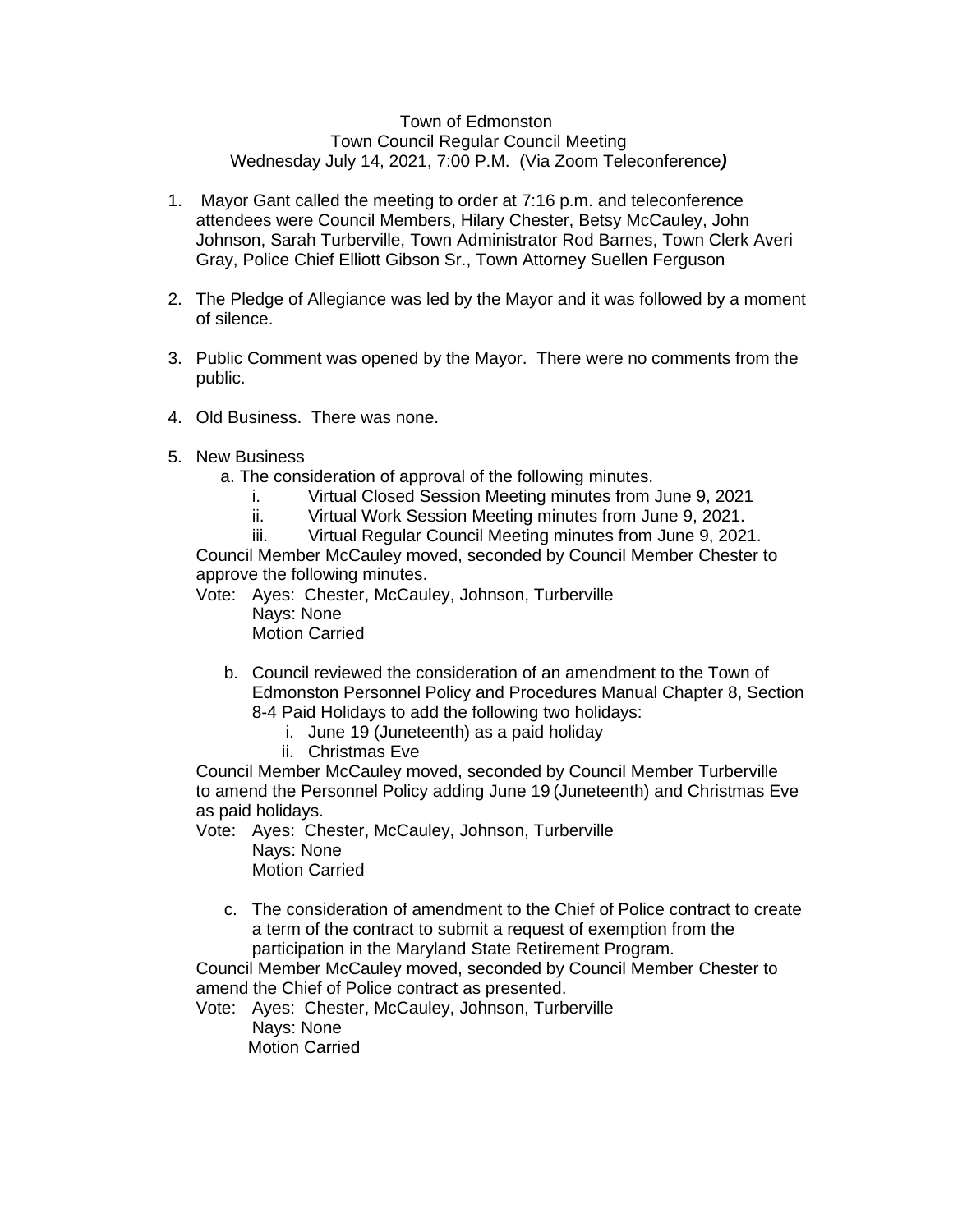- d. Council Member McCauley moved, seconded by Council Member Chester to amend the agenda removing item 2D, the consideration of an agreement with Tiffany Green for social media services. Vote: Ayes: Chester, McCauley, Johnson, Turberville Nays: None Motion Carried
- 6. Police Department Report Chief Gibson shared the monthly statistical report for the month of July. The total reporting of crimes committed were 7 and included 1 burglary, 3 auto thefts and 3 thefts from an auto. Total revenue generated from red light violations and traffic impounds was \$9,370.00. Chief Gibson reported continuing Code issues with 4901 Buchanan business operating unlicensed; parking on grass areas and junk vehicles. He proposed a moratorium on new Auto service type businesses. Town Attorney Ferguson reminded that the County, not the Town controls the zoning. Administrator Barnes suggested the Town withhold providing a Town license until U&O from the County is received. Council Members Chester and McCauley asked about the possibility of permit parking and the requirement to include handicap parking. Mayor Gant added that the County may not be keeping up with addressing these type of issues the Town faces and complimented the work by the Police Department.
- 7. Administrator Barnes reminded Council that it was discussed to reopen Town Hall for Council Meeting in September. Two interns from End Time Harvest Ministries are working on archiving and translation of documents into Spanish. Lindsay Gray is continuing work on the Town's oral history project interviewing residents, business owners as part of the 100<sup>th</sup> anniversary celebration. Bethany Sims from the Chesapeake Bay Conservation Corp will begin a year stint with the Town starting Aug 18<sup>th</sup>. She is interested in policy and development. We are working with Code to obtain the 13K outstanding fees due from businesses and/or for renters licensing. The Economic Strategic Plan being completed by the University of Baltimore kicks off in August with a tour of Edmonston. Mr. Barnes reminded Council of the upcoming Council Strategic Planning Retreat July 17-18.

## 8. Council Dialogue

Council Member Turberville looks forward to the upcoming Strategic Planning retreat.

Council Member Chester is excited about the Strategic Planning meeting. She also attended her first ATHA meeting and attracting people to sites both in person and virtually was discussed.

Council Member McCauley also looks forward to the upcoming Strategic Planning retreat.

Council Member Johnson had no further comments.

## 9. Mayor's Comments

Mayor Gant reported that the Port Towns are planning an expungement workshop August  $8<sup>th</sup>$  whereby a portion of fees to cover costs to expunge will be provided and a Port Town Clean-Up Day is proposed the same weekend. MML conference was successful, well attended and had good speakers and she was able to attend many useful sessions and workshops. It was noted that mask